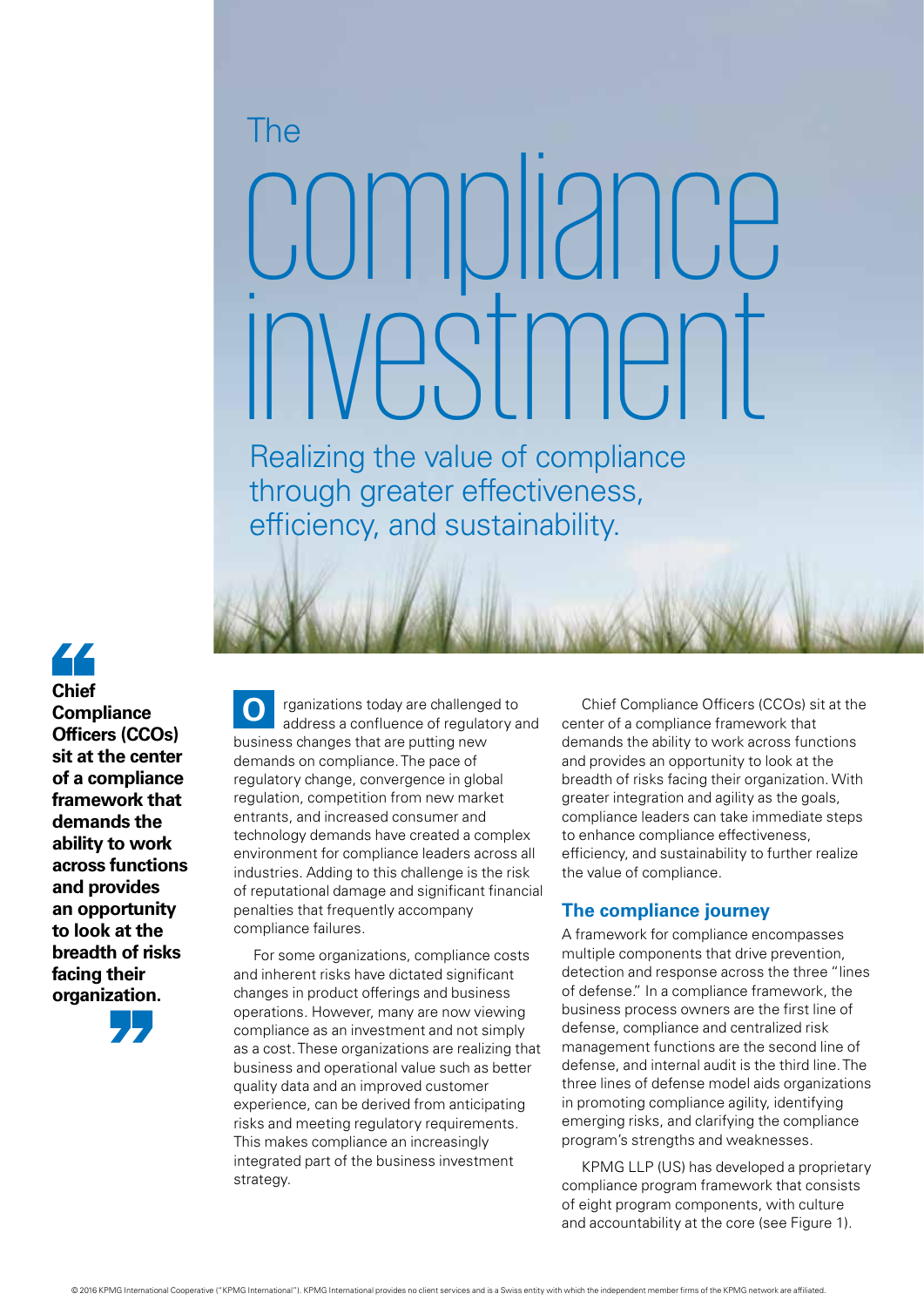





44 **The three lines of defense model aids organizations in promoting compliance agility, identifying emerging risks, and clarifying the compliance program's strengths and weaknesses.**

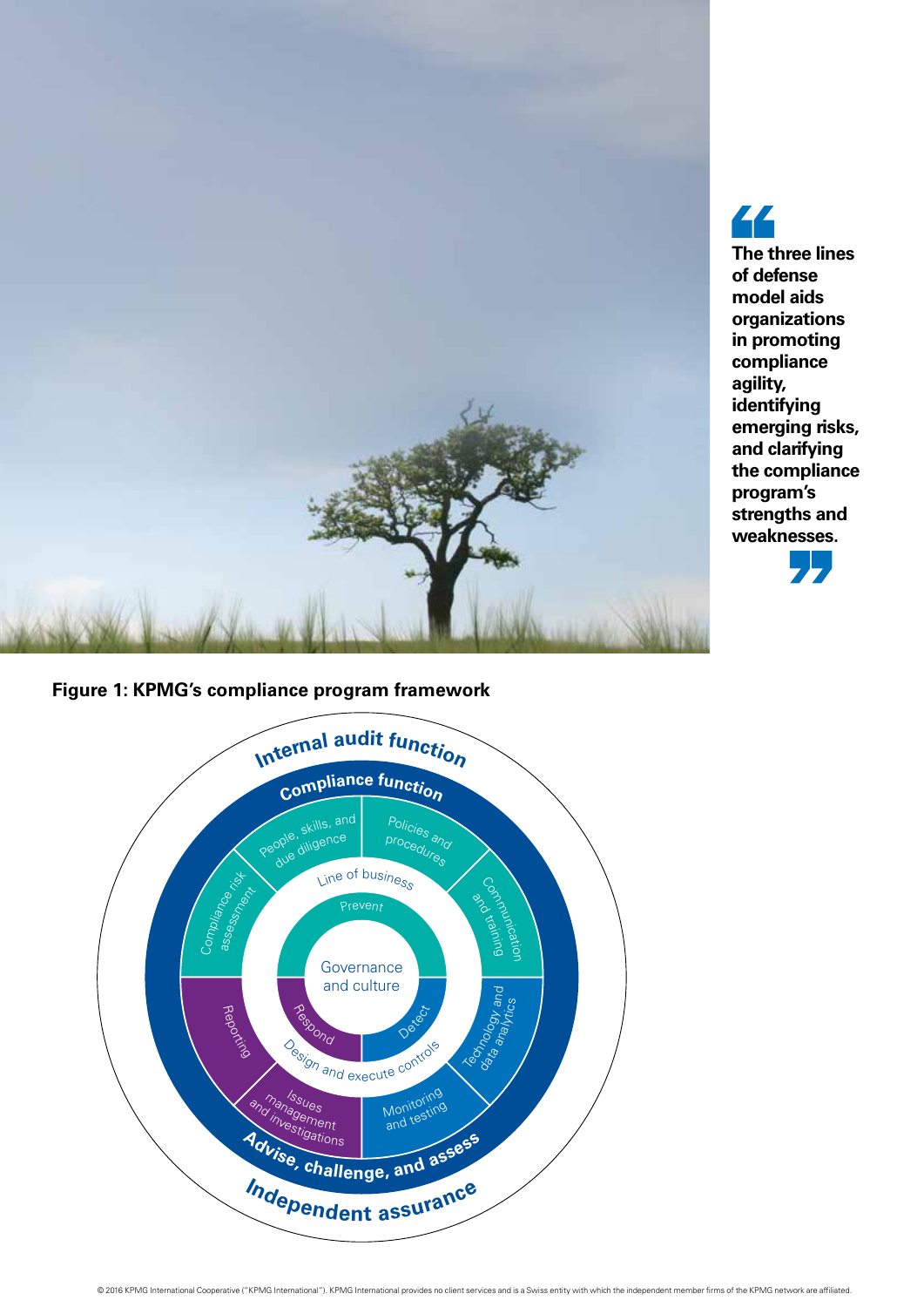Regardless of the maturity of an organization's compliance framework across all eight program elements, compliance leaders recognize that their organizations need to improve to derive greater compliance value. As organizations journey along the continuum, and shift their focus to more prevention and detection efforts, they also tend to transition to greater program centralization, integration, and sustainability. They thus derive a greater value from their investment.

For most organizations, the compliance journey remains a continual evolution and alignment between regulatory requirements and expectations as well as the organization's risk profile, culture, strategic and financial objectives, and business and operating models.

# **Identifying compliance enhancements**

As compliance leaders contemplate how to advance in their compliance journey, there are several actions that compliance leaders can consider to move toward greater agility and proactive compliance management while enhancing their compliance effectiveness, efficiency, and sustainability.

### **Review the "strategic" vision for**

**compliance:** Compliance leaders should determine if the current compliance approach is meeting the organization's needs. It is imperative that compliance leaders have an understanding and vision for their compliance program that considers their existing and desired program structure, supporting technology, and the coordination and communication lines that are needed to enhance effectiveness, sustainability and efficiency. This includes alignment and integration with the business, as well as partnering with the business throughout key decision-making periods.

In addition, compliance leaders must be attuned to the fact that if they enhance one area of their compliance program this can have significant impacts on other compliance program components. Given the interconnected nature of a compliance program, regulators are increasingly seeking a single and consistent compliance view across organizations.

#### **Perform an enterprise-wide risk**

**assessment:** Compliance leaders and the board of directors need an enterprise-wide risk assessment in order to have a holistic understanding of the organization's risk

universe, the materiality of those risks, and, in particular, its systemic risks. Organizations increasingly recognize the importance of an annual enterprise-wide risk assessment, and many use their risk assessments as a strategic input for their audit plan and program enhancement decisions. Further, regularly scheduled risk assessments can also help compliance leaders improve their resource allocations and staffing models.

If compliance leaders conduct assessments in silos or focused on specific regulations, with limited aggregation enterprise-wide, systemic risks across the enterprise and across regulations may not become apparent. For that reason, it is vitally important that compliance leaders have a process in place for aggregating quantitative and qualitative data enterprise-wide and to identify residual exposure *across* the organization. This is also essential for the Board's evaluation of whether the organization's residual risk is consistent with its risk tolerance and desired risk profile, or to determine what changes to the business or strategy are needed to bring residual risk back into alignment.

#### **Ensure an effective three lines of defense:**

Organizations can also evaluate if their three lines of defense are being used effectively. Compliance leaders should confirm that roles and responsibilities for each line of defense are clearly defined and appropriately aligned with each line's mandate, and that the rationale for any overlap in responsibilities is clearly understood. One particular area of focus by compliance leaders today is on further defining the first line's role in monitoring and quality assurance reviews. By allocating monitoring and review responsibilities to the first line, compliance leaders craft a more preventive approach to compliance, and find value in instilling greater accountability.

As part of its three lines of defense analysis, compliance leaders can also benefit from clearly defining what compliance matters are within the compliance function's mandate versus what is the responsibility of operational and business units (with indirect compliance input and coverage as needed). Such analysis similarly helps organizations to better understand and document its compliance program and coverage.

**Assess the organization's "culture of compliance":** A "culture of compliance" requires an organization to demonstrate the values of integrity, trust and respect for the law. Regulators are increasingly focusing on an organization's compliance culture and recognizing it to be an essential preventive

44 **This includes alignment and integration with the business, as well as partnering with the business throughout key decision-making periods.**